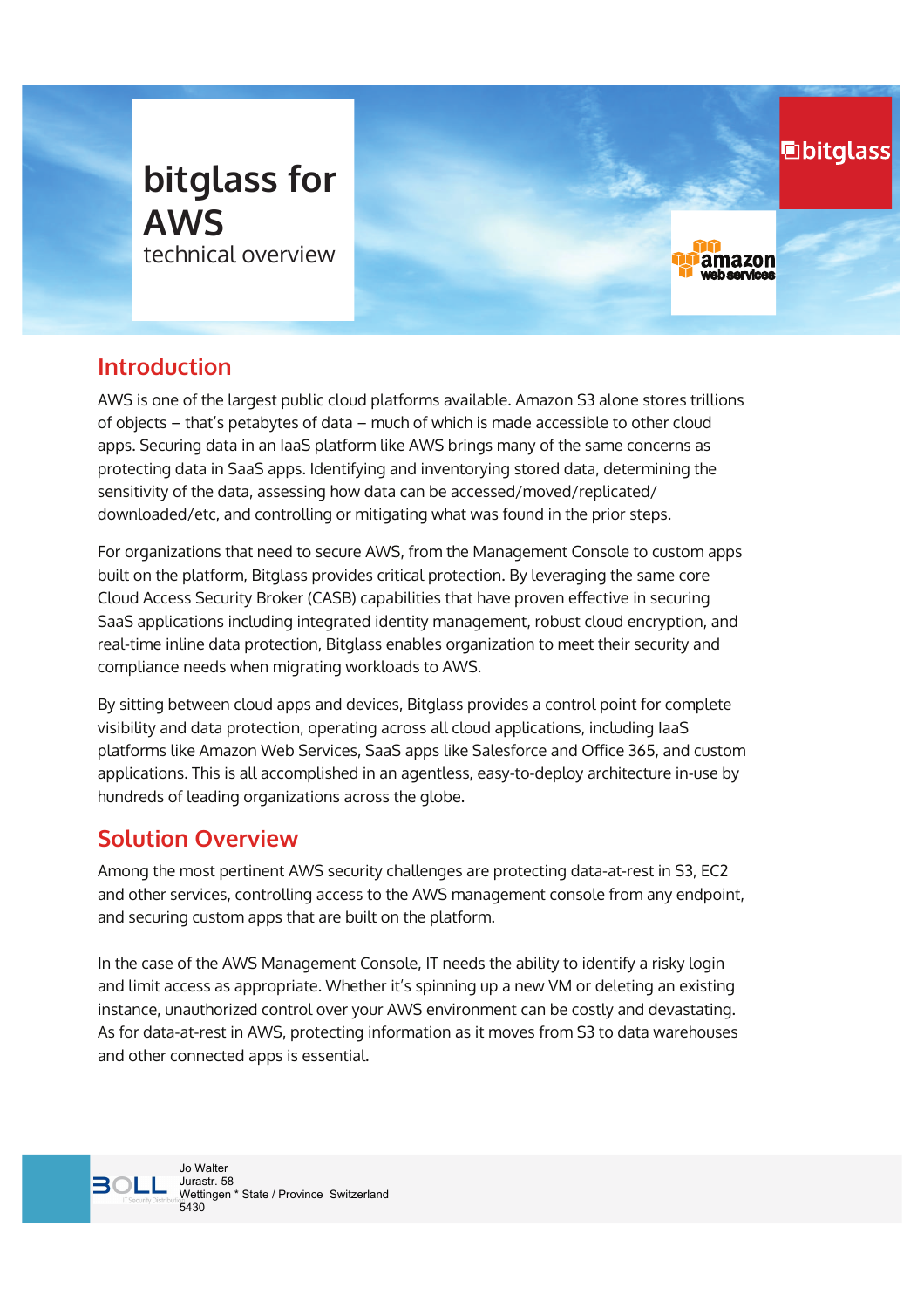#### **Control Access to the AWS Management Console**

Amazon's Management Console is a gateway to all your AWS instances, naturally cause for concern if not secured properly. While AWS natively supports grouping users and attaching permissions to those users, more granular controls can help identify and limit risky access. Without such granular controls, unauthorized or insecure access is all the more likely.

Bitglass offers contextual access controls that go far beyond Amazon's built-in capabilities, ensuring that appropriate access to AWS is provisioned based on the context by which the user is accessing the application. Policies can be defined based on access method (browser or native app), device (managed vs unmanaged), location (by country or IP address range), group, and more.

#### **Data Leakage Prevention, Encryption and Tokenization for Data-at-Rest**

For data-at-rest in AWS, encryption, tokenization, and data leakage prevention (DLP) are invaluable, particularly given the volume of data stored in S3 and connected services like RDS. In fact, Gartner estimates S3 holds 1.6 times the data of all other cloud apps combined. To leave that data unsecured and accessible from connected apps is to leave a massive security gap unaddressed.

Bitglass' integrated, high-performance DLP, part of the Citadel data protection engine, is built to be at parity or better than leading network and endpoint-based DLP systems. Paired with a comprehensive catalog of pre-built identifiers for a wide range of data types, you'll have the flexibility to build policies from scratch, pull from the Bitglass catalog, import policies from premises-based DLP solutions, or integrate via ICAP, to readily identify sensitive content in S3.

Enterprises around the globe use Bitglass' resilient cloud encryption and DLP to protect data across both SaaS applications and IaaS platforms like AWS.

#### **Secure Custom Apps**

Bitglass also secures custom apps built on the AWS platform that access your sensitive data. Whether it's a data visualization app like Tableau or any custom or third party application, Bitglass can provide real-time control and protection - whether you've deployed apps in production or for test and development.

Bitglass' contextual access controls, identity, and DLP extend to custom apps. Contextual access control ensures that appropriate accesses to custom AWS apps are provisioned based on the context by which the user is accessing the application.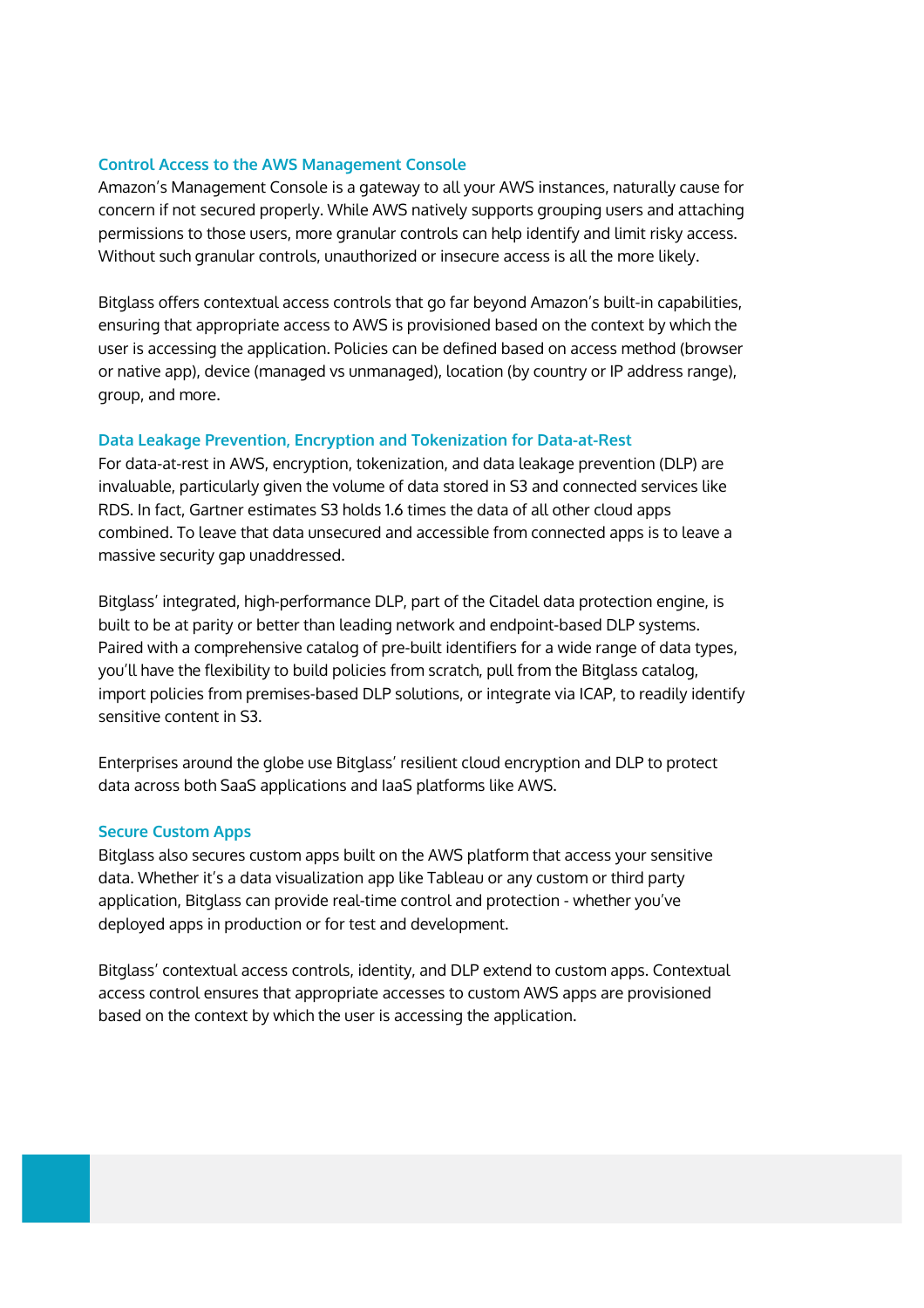#### **Identity**

Bitglass is the only CASB to offer built-in IDaaS service capabilities that extend to custom apps on AWS, allowing you to consolidate your entire cloud security strategy into a single platform. Built-in capabilities include single sign-on for protected apps that support single sign-on (SS2), Active Directory synchronization and authentication, SCIM support, SMS and email multi-factor authentication. Bitglass also integrates seamlessly with any identity management system, including Ping, 2kta, 2neLogin, and ADFS. Bitglass dual SAML termination ensures that the strength of SAML SSO is preserved, without the added phishing risk that comes with some proxy architectures.

Whether you use the Bitglass IDaaS or integrate with another system, Bitglass can enforce step-up authentication at any time, based on suspicious activities. For example, if a user logs in simultaneously from two different locations, Bitglass can force a re-authentication, requiring multiple factors.

## **Architecture Overview**

Whether a user needs to access the AWS Management Console or any custom app built on the platform that has access to sensitive data, real-time protection is critical. Only a hybrid CASB approach, leveraging both APIs and inline proxies, can ensure total data protection.

Bitglass' approach is powered by its 2mni multi-protocol proxies, enabling secure data access for both managed and unmanaged devices in an easy-to-deploy agentless model. Omni's reverse proxy enables secure data access from any device, without requiring any agents or certificates, and with no changes to the user experience.

Omni's reverse proxy is uniquely resilient, powered by Bitglass' proprietary AJAX-VM technology. Designed to proxy any enterprise cloud application, AJAX-VM works in any web browser, without additional software. Unlike traditional reverse proxies, which break dynamic client-side functions, the AJAX-VM rewrites links in static server-delivered content, while also automatically wrapping browser-executed code. This allows it to intermediate and secure data in all transactions initiated by the app on the client side.

Bitglass' proxies are paired with API integration into AWS, offering visibility and control for both data-in-transit and data-at-rest.